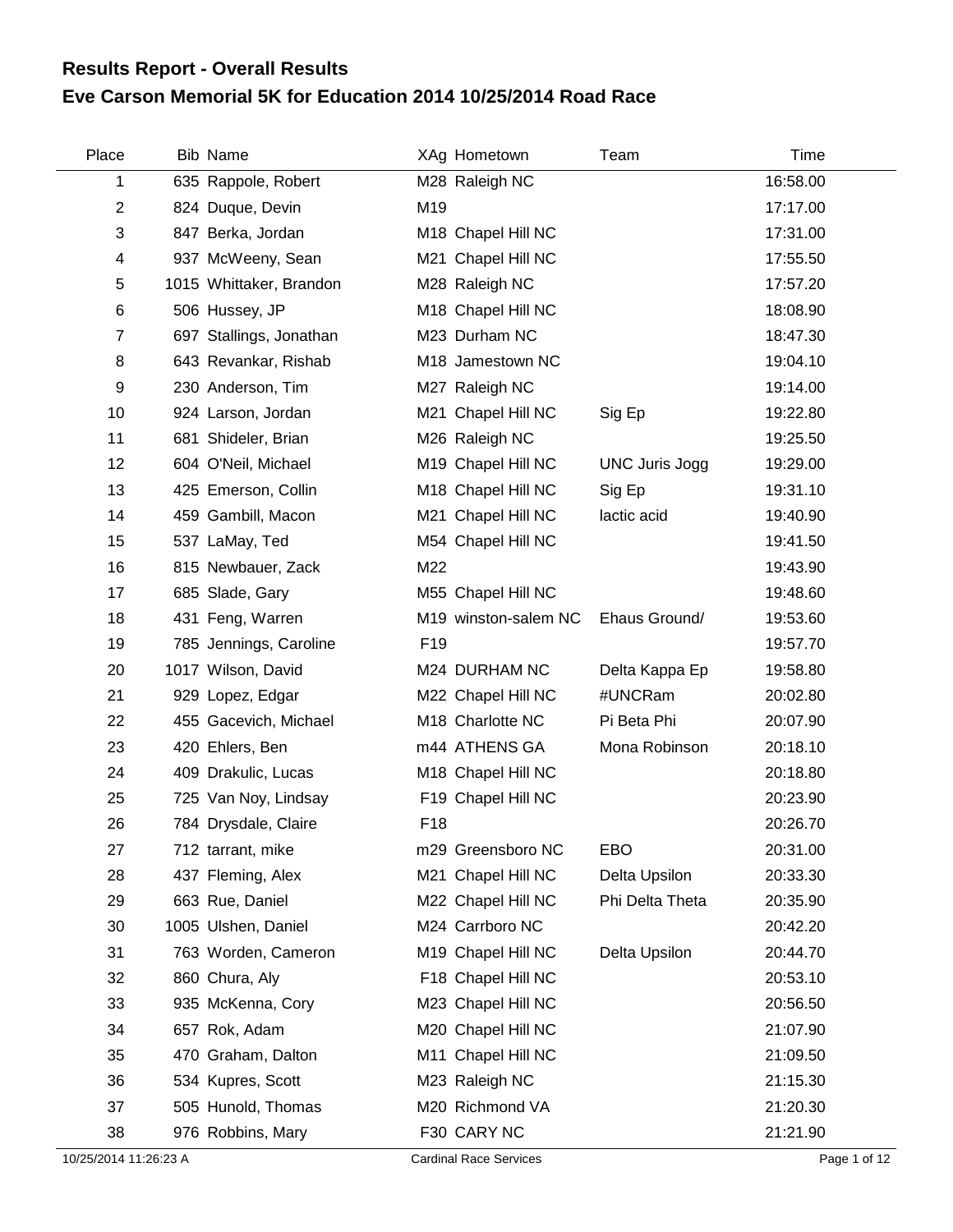| Place | <b>Bib Name</b>          |                 | XAg Hometown            | Team                  | Time     |
|-------|--------------------------|-----------------|-------------------------|-----------------------|----------|
| 39    | 897 Haughton, Timothy    |                 | M13 Apex NC             | <b>TFC Navy</b>       | 21:22.50 |
| 40    | 735 Wang, Shan           |                 | M12 Chapel Hill NC      |                       | 21:24.40 |
| 41    | 408 Dragelin, Alec       |                 | M21 Chapel Hill NC      | Pi Kappa Phi          | 21:32.40 |
| 42    | 448 Franchi, Michael     |                 | M22 Chapel Hill NC      |                       | 21:33.70 |
| 43    | 908 Jaspers, Ilona       |                 | F45 Carrboro NC         |                       | 21:36.30 |
| 44    | 810 Tang, David          | M18             |                         |                       | 21:36.80 |
| 45    | 945 Mulligan, Katherine  |                 | f20 Hillsborough NC     |                       | 21:37.50 |
| 46    | 594 Nance, John          |                 | M19 Raleigh NC          | Delta Upsilon         | 21:39.60 |
| 47    | 282 Astrachan, Owen      |                 | M58 Chapel Hill NC      | <b>TFC Navy</b>       | 21:41.90 |
| 48    | 818 JOHNSON, CHRIS       | M18             |                         |                       | 21:42.60 |
| 49    | 349 Cherry, Forrest      |                 | M21 Chapel Hill NC      | Phi Delta Theta       | 21:43.40 |
| 50    | 568 McGinnis, Scott      |                 | M22 Charlotte NC        | Phi Delta Theta       | 21:44.70 |
| 51    | 683 Siedlecki, Volodymyr |                 | M21 Chapel Hill NC      |                       | 21:46.30 |
| 52    | 305 Bigelow, Sarah       |                 | F18 Chapel Hill NC      |                       | 21:51.70 |
| 53    | 329 bundy, stewart       |                 | M36 Boone NC            | Pi Beta Phi           | 21:52.00 |
| 54    | 429 Fajardo, Marco       |                 | M19 Raleigh NC          |                       | 21:53.00 |
| 55    | 734 Wang, Andrew         |                 | M50 Chapel Hill NC      |                       | 21:54.40 |
| 56    | 794 elliott, ryland      | M26             |                         |                       | 21:54.50 |
| 57    | 547 Lowry, Joshua        |                 | M37 Morrisville NC      |                       | 22:01.50 |
| 58    | 277 Archibald, Patrick   |                 | M19 Wilkesboro NC       |                       | 22:03.80 |
| 59    | 984 Schossow, Clay       |                 | M28 Chapel Hill NC      |                       | 22:07.60 |
| 60    | 454 Gabriel, Trent       |                 | M21 Chapel Hill NC      |                       | 22:12.10 |
| 61    | 502 Hu, John             |                 | M19 Chapel Hill NC      | Pi Kappa Phi          | 22:13.10 |
| 62    | 436 Fleishman, Hannah    |                 | F23 Fayetteville NC     |                       | 22:30.10 |
| 63    | 636 Rauch, Steve         |                 | M33 Chapel Hill NC      |                       | 22:30.60 |
| 64    | 858 Carlin, Megan        |                 | F20 Chapel Hill NC      |                       | 22:30.90 |
| 65    | 727 Vodicka, Tyler       |                 | M18 Chapel Hill NC      | Pi Beta Phi           | 22:33.40 |
| 66    | 687 Smith, Kevin         |                 | M <sub>16</sub> Cary NC | Green Hope X          | 22:35.90 |
| 67    | 888 Haddon, Tyler        |                 | M <sub>16</sub> Cary NC |                       | 22:36.20 |
| 68    | 780 couper, rietta       | F <sub>56</sub> |                         |                       | 22:38.60 |
| 69    | 281 Astrachan, Adam      |                 | M12 Chapel Hill NC      | <b>TFC Navy</b>       | 22:40.50 |
| 70    | 876 Fleischacker, Alec   |                 | M20 Chapel Hill NC      |                       | 22:45.00 |
| 71    | 823 Piltzer, Daniel      | M21             |                         |                       | 22:46.00 |
| 72    | 733 Wampole, Mark        |                 | M47 Hillsborough NC     | Hillsborough R        | 22:48.20 |
| 73    | 979 Rogers, Patrick      |                 | M20 Chapel Hill NC      |                       | 22:49.90 |
| 74    | 782 Davis, D'Atra        |                 | F19 Waldorf MD          |                       | 22:52.50 |
| 75    | 539 Lee, Hannah          |                 | F18 Winston-Salem NC    |                       | 22:54.70 |
| 76    | 820 PERRINE, JORDAN      | M21             |                         |                       | 22:59.40 |
| 77    | 747 Welge, Scott         |                 | M53 Chapel Hill NC      | Pi Beta Phi           | 23:04.70 |
| 78    | 605 O'Neil, Shannon      |                 | F22 Chapel Hill NC      | <b>UNC Juris Jogg</b> | 23:05.90 |
| 79    | 886 Greene, Will         |                 | M20 Chapel Hill NC      | Jrude <3s Meg         | 23:06.50 |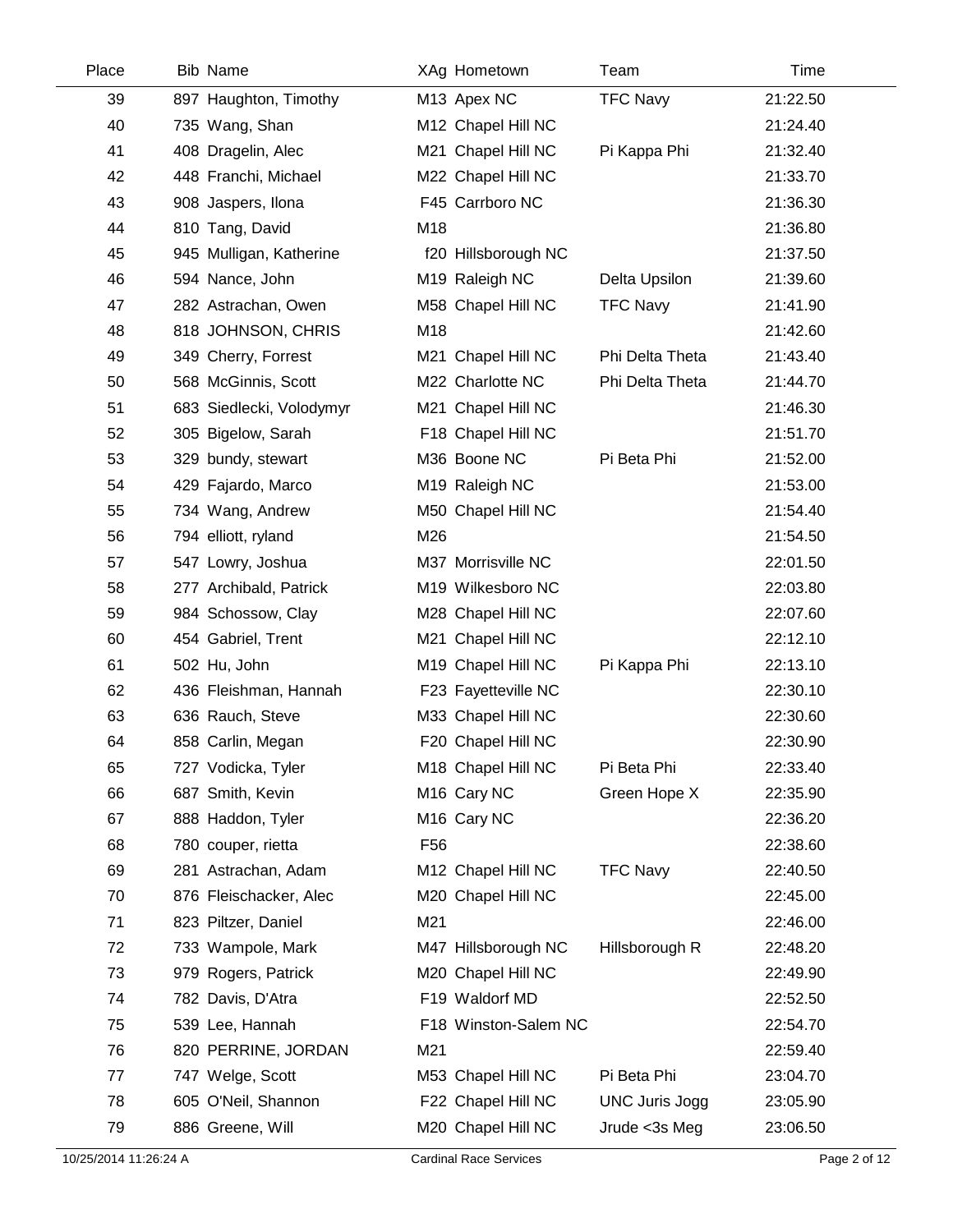| Place | <b>Bib Name</b>            |     | XAg Hometown         | Team             | Time     |  |
|-------|----------------------------|-----|----------------------|------------------|----------|--|
| 80    | 279 Artman, Townsend       |     | M19 Chapel Hill NC   | Delta Upsilon    | 23:10.90 |  |
| 81    | 273 Anderson, Wes          |     | M46 Indian Trail NC  |                  | 23:11.50 |  |
| 82    | 342 Castellanos, Melanie   |     | F22 Chapel Hill NC   | Stuber Lab       | 23:25.60 |  |
| 83    | 494 Heyneman, Laura        |     | F51 Chapel Hill NC   | <b>TFC Navy</b>  | 23:26.00 |  |
| 84    | 691 Smith, Spencer         |     | M20 Chapel Hill NC   |                  | 23:26.80 |  |
| 85    | 1011 Weyhrich, Cody        |     | M18 Chapel Hill NC   | Sig Ep           | 23:27.60 |  |
| 86    | 278 Arrowood, Spencer      |     | M19 Winston-Salem NC | Delta Upsilon    | 23:28.00 |  |
| 87    | 327 Bryant, Herb           |     | M45 Southport NC     |                  | 23:28.30 |  |
| 88    | 972 Randall, Hannah        |     | F19 Asheville NC     |                  | 23:31.60 |  |
| 89    | 706 Stone, Sam             |     | M22 Mooresville NC   |                  | 23:32.00 |  |
| 90    | 904 Hopkins, Quinn         |     | M12 DURHAM NC        | <b>TFC Navy</b>  | 23:32.80 |  |
| 91    | 659 Romano, Izzy           |     | F18 Chapel Hill NC   |                  | 23:39.60 |  |
| 92    | 512 Jackson, Austin        |     | M20 Chapel Hill NC   | Sig Ep           | 23:41.90 |  |
| 93    | 828 McGowan, Craig         |     | M29 Carrboro NC      |                  | 23:42.70 |  |
| 94    | 543 Lindsey, Marty         |     | M52 Chapel Hill NC   | Phi Delta Theta  | 23:43.30 |  |
| 95    | 627 Quillin, Ally          |     | F18 Chapel Hill NC   | Delta Delta Delt | 23:46.00 |  |
| 96    | 299 Bellamy, Mike          |     | M48 Waxhaw NC        |                  | 23:49.20 |  |
| 97    | 540 Lenze, Ryan            |     | M16 Summerfield NC   |                  | 23:53.10 |  |
| 98    | 288 Barber, Caroline       |     | F20 Millersville MD  | Alpha Chi Ome    | 23:58.30 |  |
| 99    | 457 Gallagher, Allie       |     | F20 Raleigh NC       |                  | 23:59.90 |  |
| 100   | 136 Adler, David           |     | M20 Chapel Hill NC   | Delta Upsilon    | 24:00.30 |  |
| 101   | 899 hayden, cole           |     | M12 Chapel Hill NC   | <b>TFC Navy</b>  | 24:00.60 |  |
| 102   | 709 Strickland, Mattie Sue |     | F20 LEXINGTON NC     |                  | 24:01.20 |  |
| 103   | 932 Matischak, Kalvin      |     | M12 Carrboro NC      |                  | 24:06.20 |  |
| 104   | 486 Hartung, Lisa          |     | F26 CARY NC          |                  | 24:09.30 |  |
| 105   | 696 Spencer, Meghan        |     | F27 CARY NC          |                  | 24:09.40 |  |
| 106   | 912 Jolly, Cindy           |     | F53 Oak Ridge NC     | Delta Delta Delt | 24:10.00 |  |
| 107   | 948 Naziri, Erin           |     | F18 Chapel Hill NC   |                  | 24:13.70 |  |
| 108   | 846 Bellman, Jon           |     | M51 DURHAM NC        |                  | 24:18.70 |  |
| 109   | 974 Rimbault, Braden       |     | M22 Durham NC        |                  | 24:21.90 |  |
| 110   | 740 Weintraub, Claire      |     | F18 Chapel Hill NC   |                  | 24:22.80 |  |
| 111   | 898 Hausler, Jennifer      |     | F18 Chapel Hill NC   |                  | 24:23.50 |  |
| 112   | 654 Robinson, Nick         |     | M50 Chapel Hill NC   |                  | 24:26.50 |  |
| 113   | 891 Hannan, Hannah         |     | F48 Chapel Hill NC   | Morehead-Cain    | 24:32.60 |  |
| 114   | 538 Lamb, Bill             |     | M40 Thomasville NC   |                  | 24:36.80 |  |
| 115   | 811 Saunders, Zach         | M19 |                      |                  | 24:40.40 |  |
| 116   | 684 Silver, Christopher    |     | M16 Chapel Hill NC   |                  | 24:44.60 |  |
| 117   | 762 Wooten, Tyler          |     | M13 Clayton NC       |                  | 24:46.10 |  |
| 118   | 969 Prokopowicz, Maria     |     | F19 Chapel Hill NC   |                  | 24:47.70 |  |
| 119   | 330 Bunn, McCall           |     | F19 Raleigh NC       | Kappa Delta      | 24:50.10 |  |
| 120   | 710 Sturm, Robert          |     | M39 Raleigh NC       |                  | 24:50.50 |  |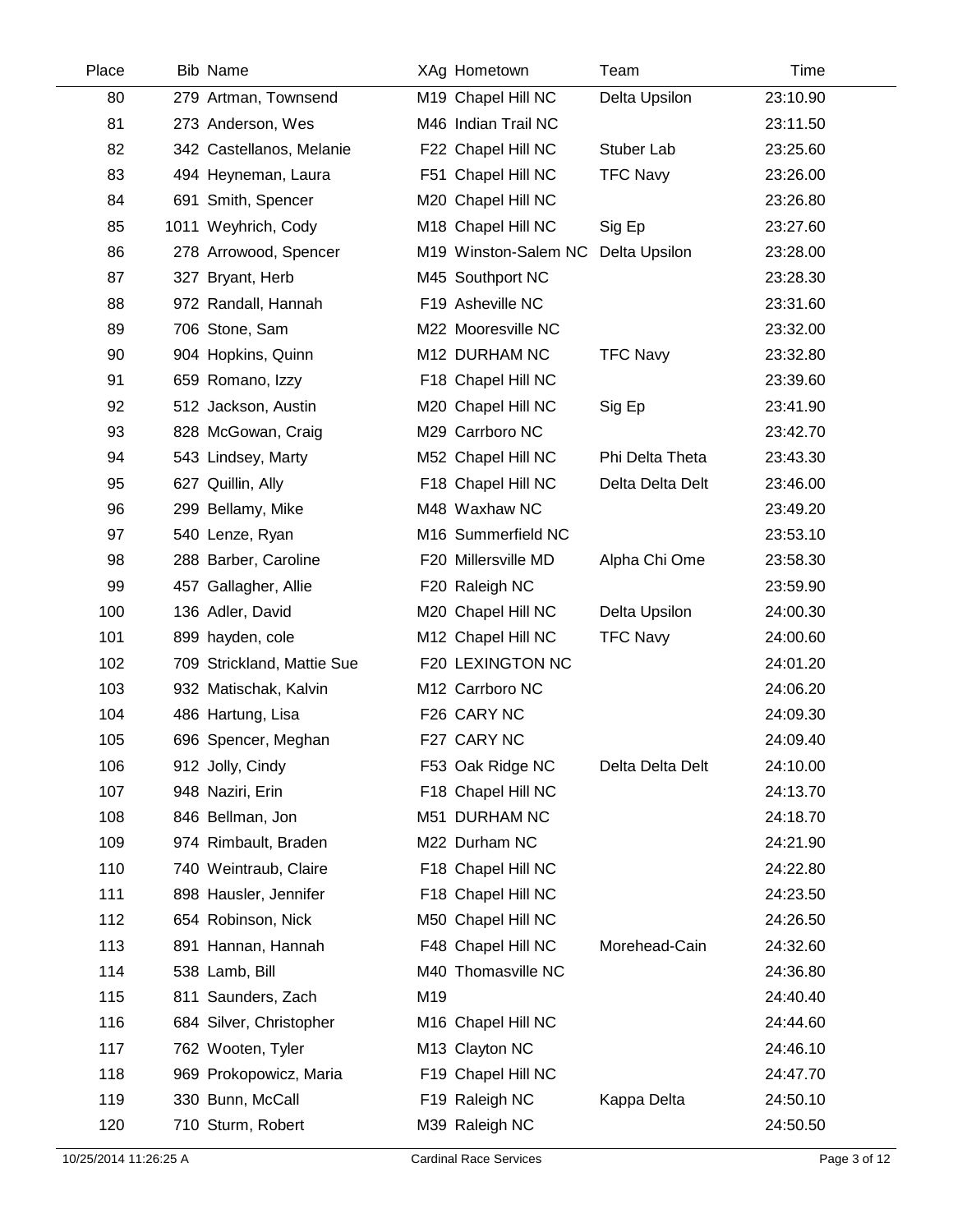| Place | <b>Bib Name</b>            |     | XAg Hometown         | Team             | Time     |
|-------|----------------------------|-----|----------------------|------------------|----------|
| 121   | 599 Obi-Gwacham, CeeCee    |     | M21 Chapel Hill NC   | Pi Kappa Alpha   | 24:54.40 |
| 122   | 602 Ondrish, Sarah         |     | F17 WAKE FOREST N    |                  | 25:00.10 |
| 123   | 336 Byers, Sarah           |     | F20 Chapel Hill NC   |                  | 25:00.90 |
| 124   | 536 Lademan, Tori          |     | F19 Chapel Hill NC   | Delta Delta Delt | 25:01.10 |
| 125   | 465 Goldstein, Elianna     |     | F17 Chapel Hill NC   |                  | 25:01.20 |
| 126   | 508 Hyman, Susan           |     | F20 Chapel Hill NC   |                  | 25:04.50 |
| 127   | 529 Kinnaman, Abigail      |     | F19 Chapel Hill NC   |                  | 25:04.90 |
| 128   | 501 Holmes, Philip         |     | M50 athens GA        |                  | 25:05.10 |
| 129   | 857 Carlin, John           |     | M51 Charlotte NC     |                  | 25:06.90 |
| 130   | 638 Reed, Jonathan         |     | M20 Chapel Hill NC   | Zeta Beta Tau    | 25:07.30 |
| 131   | 316 brinegar, brandi       |     | F36 Boone NC         | Pi Beta Phi      | 25:07.70 |
| 132   | 373 Cuppett, David         |     | M18 Smithfield NC    | Delta Upsilon    | 25:09.30 |
| 133   | 922 Kretchmar, Jennifer    |     | F42 Carrboro NC      |                  | 25:13.00 |
| 134   | 315 Brandes, Usain         |     | M21 Chapel Hill NC   | Phi Delta Theta  | 25:17.40 |
| 135   | 1000 Terrio, Rachel        |     | F19 Belmont NC       |                  | 25:19.70 |
| 136   | 653 Robinson, Myles        |     | M21 Chapel Hill NC   | Minutes Away     | 25:19.80 |
| 137   | 882 Goodman, Lauren        |     | F19 Norman OK        |                  | 25:21.20 |
| 138   | 412 Duncan, Ron            |     | M56 LEWISVILLE NC    |                  | 25:25.60 |
| 139   | 577 Medlin, Thomas         |     | M27 Chapel Hill NC   | UNC DPT          | 25:27.30 |
| 140   | 634 Rapp, Laura            |     | F25 Chapel Hill NC   | UNC DPT          | 25:31.30 |
| 141   | 964 Poindexter, Elizabeth  |     | F26 Durham NC        |                  | 25:35.30 |
| 142   | 868 Desai, Janki           |     | F19 Arden NC         |                  | 25:37.30 |
| 143   | 994 Starr, Katie           |     | F18 Charlotte NC     |                  | 25:38.30 |
| 144   | 556 Marr, Italia           |     | F21 Chapel Hill NC   | Delta Delta Delt | 25:39.40 |
| 145   | 550 Lyons, Meghan          |     | F23 Greenville DE    | Delta Delta Delt | 25:41.00 |
| 146   | 1009 Waugh, James          |     | M21 Chapel Hill NC   | Reid Farber Fo   | 25:45.10 |
| 147   | 485 hartsell, catherine    |     | F27 Durham NC        |                  | 25:47.00 |
| 148   | 564 Mazzocchi, Jay         |     | M55 Chapel Hill NC   | Morehead-Cain    | 25:48.40 |
| 149   | 971 Quinn, Cullen          |     | M19 Carrboro NC      | Delta Upsilon    | 25:50.70 |
| 150   | 662 Rubin, Zachary         |     | M22 Chapel Hill NC   |                  | 25:52.70 |
| 151   | 390 Debnam, Deidra         |     | F25 Chapel Hill NC   | UNC DPT          | 25:56.00 |
| 152   | 836 Segovia-Chumbez, Bruno | M21 |                      |                  | 25:57.60 |
| 153   | 488 Hawes, Mary-Kathryn    |     | F20 Chapel Hill NC   |                  | 26:00.60 |
| 154   | 337 Byrne, Jack            |     | M14 athens GA        |                  | 26:01.20 |
| 155   | 966 Powers, Keenan         |     | M14 Raleigh NC       |                  | 26:02.00 |
| 156   | 953 Nicholls, Elizabeth    |     | F18 Raleigh NC       | Morehead-Cain    | 26:03.40 |
| 157   | 339 Carroll, Patti         |     | F36 Durham NC        |                  | 26:03.90 |
| 158   | 417 Edmundson, Thomas      |     | M20 Winston-Salem NC |                  | 26:07.40 |
| 159   | 728 Wachtman, Sara         |     | F21 Chapel Hill NC   |                  | 26:08.40 |
| 160   | 779 Motley, Griffin        |     | M12 Carrboro NC      | <b>TFC Navy</b>  | 26:08.70 |
| 161   | 896 Haughton, Joshua       |     | M13 Apex NC          | <b>TFC Navy</b>  | 26:08.70 |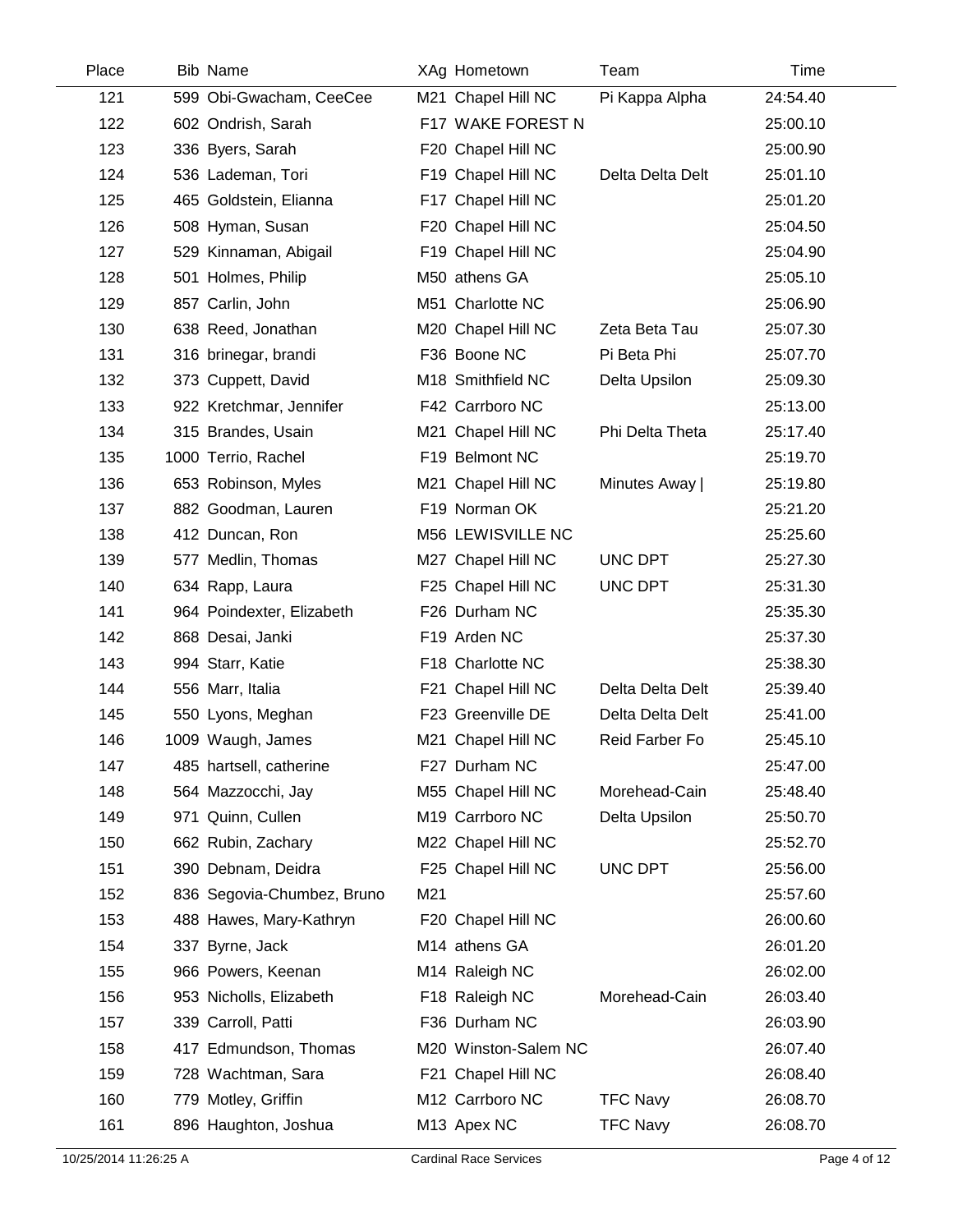| Place | <b>Bib Name</b>            |                 | XAg Hometown            | Team            | Time     |
|-------|----------------------------|-----------------|-------------------------|-----------------|----------|
| 162   | 1020 Wolf, Matthew         |                 | M12 Chapel Hill NC      | <b>TFC Navy</b> | 26:08.80 |
| 163   | 954 Nicholls, Marc         |                 | M50 Raleigh NC          | Morehead-Cain   | 26:09.80 |
| 164   | 999 Tanner, Kevin          |                 | M12 Chapel Hill NC      | <b>TFC Navy</b> | 26:10.00 |
| 165   | 614 Pinosky, Allison       |                 | F21 Mt. Pleasant SC     | Phi Mu          | 26:14.00 |
| 166   | 603 Ondrish, Steve         |                 | M50 WAKE FOREST N       |                 | 26:19.80 |
| 167   | 726 Violette, Cal          |                 | M53 Fayetteville NC     |                 | 26:22.90 |
| 168   | 750 Whitenack, Lauren      |                 | F18 Chapel Hill NC      |                 | 26:24.20 |
| 169   | 795 Fletcher, Maddie       | F <sub>19</sub> |                         |                 | 26:25.20 |
| 170   | 284 Bahethi, Rohini        |                 | F19 Millersville MD     |                 | 26:25.40 |
| 171   | 391 Decot, Heather         |                 | F28 Chapel Hill NC      | Stuber Lab      | 26:26.20 |
| 172   | 611 Pena, Tita             |                 | F20 Chapel Hill NC      | Kappa Delta     | 26:29.40 |
| 173   | 648 Reynolds, Mark         |                 | M49 Charlotte NC        |                 | 26:29.50 |
| 174   | 658 Rollins, Carlton       |                 | F20 Durham NC           |                 | 26:30.00 |
| 175   | 525 Karsten, Elise         |                 | F20 Chapel Hill NC      | Kappa Delta     | 26:30.40 |
| 176   | 335 Buzhardt, Emily        |                 | F22 Chapel Hill NC      | Pi Beta Phi     | 26:34.10 |
| 177   | 353 Clark, Emily           |                 | F32 Durham NC           |                 | 26:34.50 |
| 178   | 323 Brown, Carrie          |                 | F40 DURHAM NC           |                 | 26:35.10 |
| 179   | 322 Brown, Anna            |                 | F18 Huntersville NC     |                 | 26:43.60 |
| 180   | 535 Kuuskvere, Christopher |                 | M20 Columbia SC         |                 | 26:45.50 |
| 181   | 595 NEAL, PILAR            |                 | F24 ATHENS GA           |                 | 26:54.10 |
| 182   | 385 Davis, Bradley         |                 | M20 Chapel Hill NC      | Pi Kappa Phi    | 26:55.50 |
| 183   | 276 andrews, peter         |                 | M53 Durham NC           | Sig Ep          | 27:00.60 |
| 184   | 968 Powers, Shannon        |                 | F20 Raleigh NC          |                 | 27:02.00 |
| 185   | 853 Buige, Ashley          |                 | F19 Concord NC          |                 | 27:02.20 |
| 186   | 967 Powers, Lorraine       |                 | F49 Raleigh NC          |                 | 27:02.30 |
| 187   | 283 Badillo, Jose          |                 | M20 Chapel Hill NC      |                 | 27:03.40 |
| 188   | 418 Edwards, Lauren        |                 | F20 Vero Beach FL       |                 | 27:03.90 |
| 189   | 444 Foulkes, John          |                 | M <sub>19</sub> Apex NC | Pi Kappa Phi    | 27:04.00 |
| 190   | 491 Hebert, Nate           |                 | M18 Chapel Hill NC      | Pi Kappa Phi    | 27:04.30 |
| 191   | 399 Dodson, Josh           |                 | M <sub>18</sub> Cary NC | Pi Kappa Phi    | 27:04.40 |
| 192   | 639 Reid, Robert           |                 | M20 Lumberton NC        | Delta Upsilon   | 27:08.10 |
| 193   | 430 Feinleib, Laura        |                 | F18 Chapel Hill NC      | Phi Mu          | 27:11.40 |
| 194   | 739 Webb, Michael          |                 | M61 Snow Camp NC        |                 | 27:13.10 |
| 195   | 424 Elledge, Connor        |                 | M20 Chapel Hill NC      |                 | 27:16.30 |
| 196   | 507 Hutaff, Maggie         |                 | F28 Chapel Hill NC      | Junior League   | 27:20.20 |
| 197   | 902 Holbrooks, SARAH       |                 | F27 Apex NC             |                 | 27:20.70 |
| 198   | 676 Scully, Alexis         |                 | F19 greensboro NC       | Kappa Delta     | 27:21.90 |
| 199   | 783 brenizer, addison      | M22             |                         |                 | 27:22.80 |
| 200   | 274 Andrews, Alison        |                 | F20 Durham NC           | Sig Ep          | 27:23.20 |
| 201   | 870 Dole, Preston          |                 | M24 Chapel Hill NC      |                 | 27:23.30 |
| 202   | 866 Dawkins, Johnny        |                 | M27 Raleigh NC          |                 | 27:24.00 |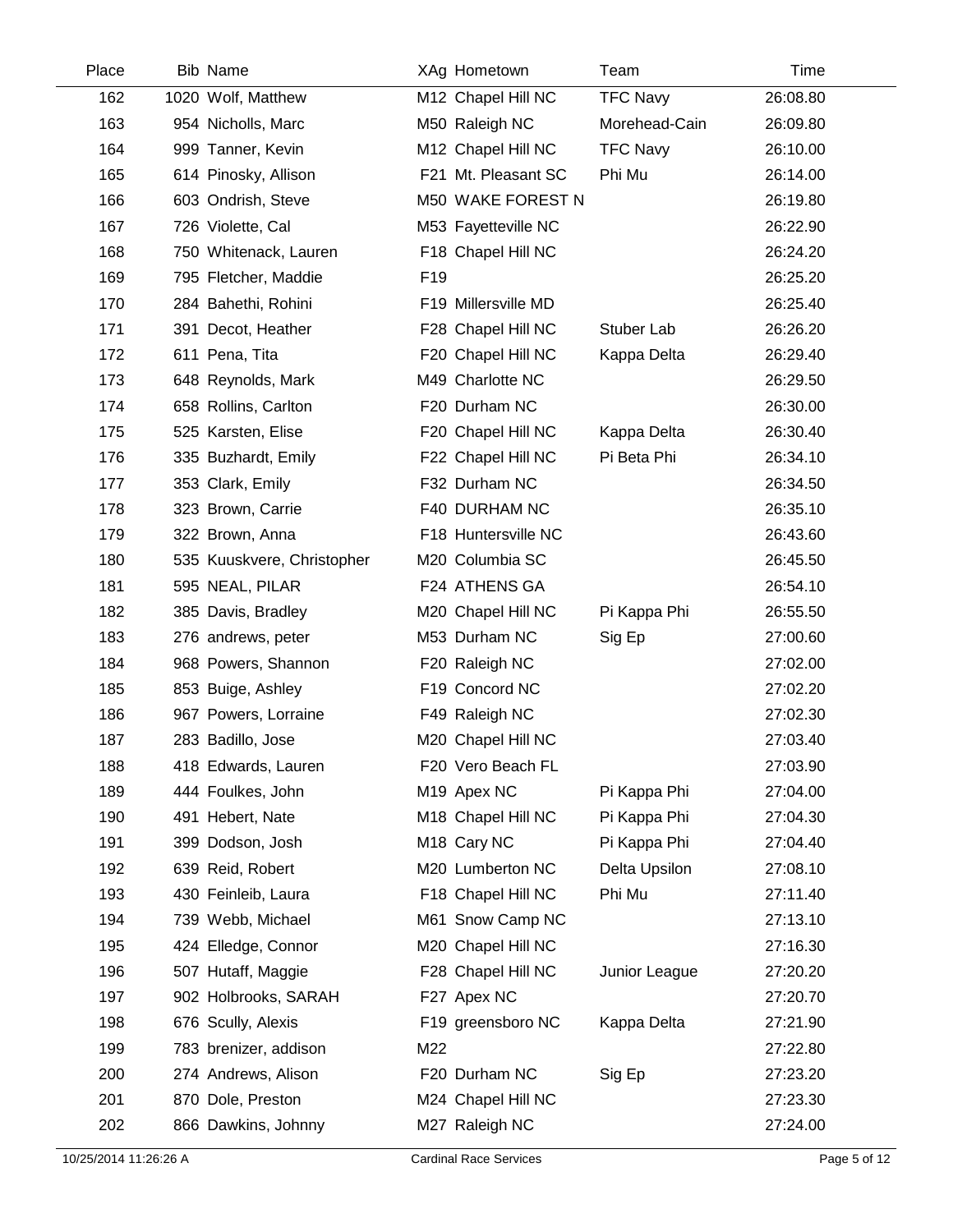| Place | <b>Bib Name</b>           |                 | XAg Hometown            | Team             | Time     |
|-------|---------------------------|-----------------|-------------------------|------------------|----------|
| 203   | 781 Chen, Stephanie       | F <sub>27</sub> |                         |                  | 27:24.00 |
| 204   | 374 Curlee, Casey         |                 | M26 Chapel Hill NC      |                  | 27:26.20 |
| 205   | 458 Gallagher, Shannon    |                 | F19 Mooresville NC      |                  | 27:27.50 |
| 206   | 382 dargan, paul          |                 | m24 Durham NC           |                  | 27:30.20 |
| 207   | 324 Brownrigg, Maggie     |                 | F19 Cincinnati OH       | Alpha Chi Ome    | 27:31.10 |
| 208   | 819 JOYNER, DAVID         | M20             |                         |                  | 27:34.90 |
| 209   | 510 Isaac, Michael        |                 | M31 CARY NC             |                  | 27:40.90 |
| 210   | 592 Mullendore, Julia     |                 | F20 Kirkwood MO         | Delta Delta Delt | 27:42.80 |
| 211   | 367 Corsig, Emily         |                 | F20 Chapel Hill NC      |                  | 27:50.00 |
| 212   | 303 Bennett, Kathryn      |                 | F20 Advance NC          |                  | 27:50.40 |
| 213   | 1003 Tovar, Carlos        |                 | M21 Chapel Hill NC      |                  | 27:51.20 |
| 214   | 326 Brubaker, John        |                 | M50 greensboro NC       | Pi Beta Phi      | 27:53.20 |
| 215   | 325 Brubaker, Amy         |                 | F15 greensboro NC       | Pi Beta Phi      | 27:53.40 |
| 216   | 617 Poste, Daneen         |                 | F42 Selma NC            |                  | 27:56.60 |
| 217   | 939 Merkel, Hugh          |                 | M47 Chapel Hill NC      |                  | 27:57.10 |
| 218   | 414 Duryea, Cara          |                 | F33 Holly Springs NC    |                  | 27:58.70 |
| 219   | 844 Beetham, Ryan         |                 | M13 Chapel Hill NC      | <b>TFC Navy</b>  | 27:59.00 |
| 220   | 959 Parks, Emily          |                 | F18 Chapel Hill NC      |                  | 28:00.70 |
| 221   | 771 Zebrine, Maggie       |                 | F20 Chapel Hill NC      | Delta Delta Delt | 28:00.80 |
| 222   | 933 Matischak, Peter      |                 | M50 Carrboro NC         |                  | 28:03.50 |
| 223   | 946 Murchison, Gracie     |                 | F25 Chapel Hill NC      |                  | 28:07.50 |
| 224   | 911 Joiner, Austin        |                 | M <sub>16</sub> Cary NC | Green Hope X     | 28:17.20 |
| 225   | 751 Williams, Christopher |                 | M19 Chapel Hill NC      |                  | 28:20.10 |
| 226   | 767 yarborough, ava       |                 | F13 Boone NC            | Pi Beta Phi      | 28:27.30 |
| 227   | 772 Karsten, Alexander    | M22             |                         |                  | 28:29.30 |
| 228   | 566 McCormick, Carter     |                 | M21 Chapel Hill NC      | Zeta Beta Tau    | 28:31.10 |
| 229   | 499 Holmes, Aaron         |                 | M18 athens GA           |                  | 28:35.70 |
| 230   | 364 Connally, Emylee      |                 | F21 RALEIGH NC          | NC Delta Pi Bet  | 28:35.90 |
| 231   | 791 Faulkner, Ryan        | M11             |                         |                  | 28:36.70 |
| 232   | 752 Williams, David       |                 | M53 Raleigh NC          |                  | 28:37.50 |
| 233   | 423 Ehlers, Thomas        |                 | M11 ATHENS GA           | Mona Robinson    | 28:37.80 |
| 234   | 854 Buso, Danielle        |                 | F19 CARY NC             |                  | 28:38.60 |
| 235   | 298 Bellamy, Dawn         |                 | F45 Waxhaw NC           |                  | 28:40.60 |
| 236   | 859 Case, Phil            |                 | M23 RALEIGH NC          |                  | 28:42.90 |
| 237   | 1008 Watkins, Tiffany     |                 | F19 Chapel Hill NC      |                  | 28:44.30 |
| 238   | 689 Smith, Madison        |                 | F18 Chapel Hill NC      |                  | 28:48.00 |
| 239   | 686 Smith, Karen          |                 | F56 athens GA           | Mona Robinson    | 28:50.00 |
| 240   | 921 Kraut, Hannah         |                 | F18 Chapel Hill NC      |                  | 28:52.50 |
| 241   | 985 Schulz, Kirsten       |                 | F18 Chapel Hill NC      |                  | 28:52.80 |
| 242   | 786 Blalock, Catherine    | F <sub>19</sub> |                         |                  | 28:55.10 |
| 243   | 914 Jorgensen, Allie      |                 | F21 Chapel Hill NC      |                  | 29:00.10 |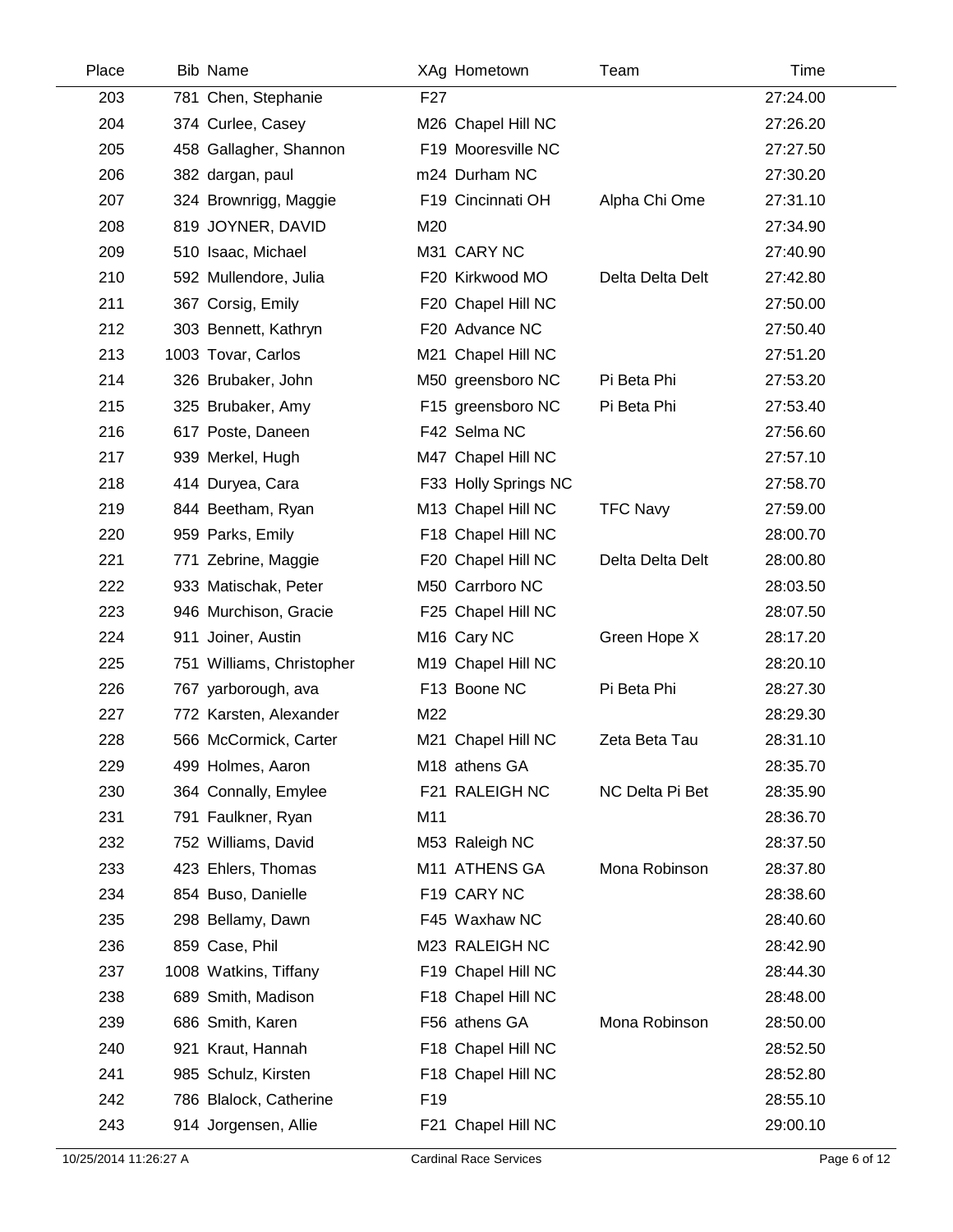| Place | <b>Bib Name</b>          |     | XAg Hometown            | Team                  | <b>Time</b> |  |
|-------|--------------------------|-----|-------------------------|-----------------------|-------------|--|
| 244   | 920 Knorr, Katie         |     | F18 Bloomington IN      |                       | 29:00.20    |  |
| 245   | 944 Moss, Mari           |     | F20 Richmond VA         |                       | 29:01.90    |  |
| 246   | 590 Moss, Melissa        |     | F20 Chapel Hill NC      |                       | 29:01.90    |  |
| 247   | 593 Mustard, Melissa     |     | F35 Angier NC           |                       | 29:02.90    |  |
| 248   | 670 Rust, Wanda          |     | F54 Wendell NC          | <b>Branch Chapel</b>  | 29:04.70    |  |
| 249   | 893 Harris, Abigail      |     | F19 Chapel Hill NC      |                       | 29:05.80    |  |
| 250   | 572 McKinley, Hannah     |     | F19 Hendersonville NC   |                       | 29:06.00    |  |
| 251   | 926 Leonard, Karen       |     | F20 Fayetteville NC     |                       | 29:06.70    |  |
| 252   | 952 Neville, Paul        |     | M62 Chapel Hill NC      |                       | 29:10.60    |  |
| 253   | 843 Baum, Patricia       |     | F29 Chapel Hill NC      | <b>Steve's Farmer</b> | 29:17.00    |  |
| 254   | 365 Corbett, Sharon      |     | F52 Selma NC            | <b>Branch Chapel</b>  | 29:18.00    |  |
| 255   | 311 Bowers, Caroline     |     | F20 Chapel Hill NC      | Phi Mu                | 29:19.60    |  |
| 256   | 913 Jolly, Mallory       |     | F20 Oak Ridge NC        | Delta Delta Delt      | 29:21.40    |  |
| 257   | 646 Reynolds, John       |     | M19 Charlotte NC        |                       | 29:30.30    |  |
| 258   | 907 Jackson, Christopher |     | M18 High Point NC       |                       | 29:31.30    |  |
| 259   | 758 Winfree, Jessie      |     | F18 Chapel Hill NC      |                       | 29:34.40    |  |
| 260   | 800 Mattocks, Holli      |     | F23 Durham NC           |                       | 29:39.60    |  |
| 261   | 698 Stander, Jeremy      |     | M40 Chapel Hill NC      |                       | 29:41.00    |  |
| 262   | 415 Eastman, Kate        |     | F20 Louisville KY       | Kappa Delta           | 29:42.90    |  |
| 263   | 707 Storey, Claire       |     | F19 Chapel Hill NC      |                       | 29:47.10    |  |
| 264   | 434 Fisher, Zoe          |     | F19 Chapel Hill NC      | Delta Delta Delt      | 29:47.40    |  |
| 265   | 861 Churchwell, Camille  |     | F19 Chapel Hill NC      |                       | 29:48.80    |  |
| 266   | 701 Stevens, Olivia      |     | F21 Smithfield NC       | Pi Beta Phi           | 29:53.30    |  |
| 267   | 557 Martin, Parker       |     | M20 Chapel Hill NC      |                       | 29:56.60    |  |
| 268   | 973 Reitzel, Julee       |     | F18 Trinity NC          | Phi Mu                | 29:57.40    |  |
| 269   | 947 Murray, Allison      |     | F24 Chapel Hill NC      |                       | 29:58.30    |  |
| 270   | 478 Hanes, Sydney        |     | F20 Chapel Hill NC      |                       | 30:00.90    |  |
| 271   | 931 Marquino, Grace      |     | F20 Chapel Hill NC      |                       | 30:01.00    |  |
| 272   | 633 Ralston, Katie       |     | F20 Chapel Hill NC      |                       | 30:01.10    |  |
| 273   | 384 Davis, Bobby         |     | M22 Cary NC             |                       | 30:08.70    |  |
| 274   | 386 Davis, Brian         |     | M <sub>16</sub> Cary NC |                       | 30:08.90    |  |
| 275   | 388 Davis, Robert        |     | M51 Cary NC             |                       | 30:09.10    |  |
| 276   | 693 Smoak, Ella          |     | F18 Charlotte NC        | Pi Beta Phi           | 30:10.90    |  |
| 277   | 997 Sutherland, Joel     |     | M29 Carrboro NC         |                       | 30:11.30    |  |
| 278   | 521 Johnson, Meagan      |     | F23 Chapel Hill NC      |                       | 30:14.30    |  |
| 279   | 825 Nicol, Ashley        | F31 |                         |                       | 30:14.60    |  |
| 280   | 522 Johnson, Megan       |     | F23 Cary NC             |                       | 30:15.10    |  |
| 281   | 319 Brooks, Susan        |     | F46 Hendersonville NC   |                       | 30:15.20    |  |
| 282   | 318 Brooks, Erin         |     | F20 Hendersonville NC   |                       | 30:15.50    |  |
| 283   | 675 Schlachter, Gary     |     | M48 Cary NC             |                       | 30:19.20    |  |
| 284   | 446 Fowler, Elizabeth    |     | F51 Chapel Hill FL      | Phi Delta Theta       | 30:20.40    |  |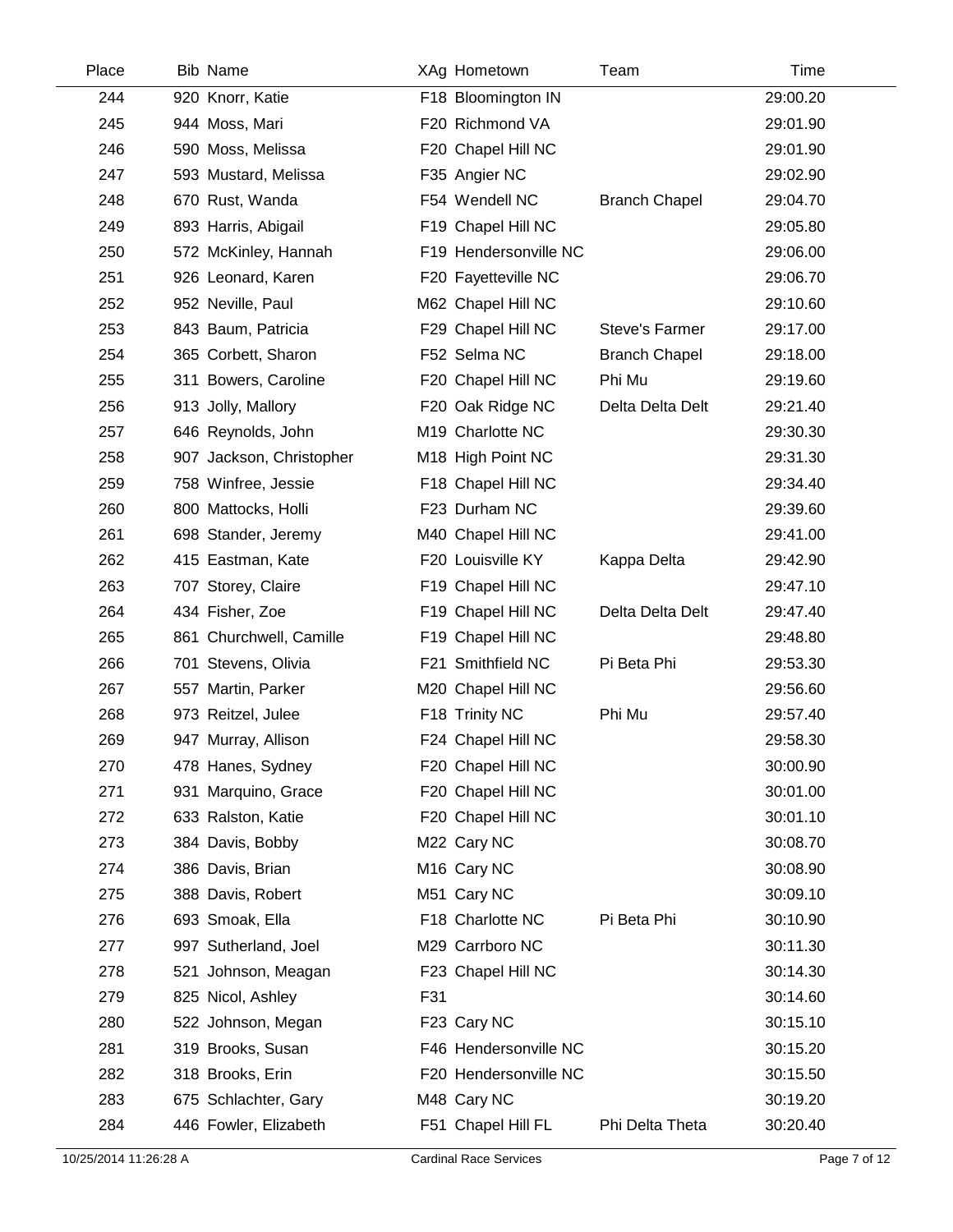| Place | <b>Bib Name</b>          | XAg Hometown       | Team            | Time     |  |
|-------|--------------------------|--------------------|-----------------|----------|--|
| 285   | 456 Galanti, Heidi       | F48 High Point NC  |                 | 30:20.80 |  |
| 286   | 546 Love, Rebekah        | F21 Chapel Hill NC |                 | 30:23.90 |  |
| 287   | 504 Huggins, William     | M22 Chapel Hill NC |                 | 30:24.20 |  |
| 288   | 841 Barber, Sophia       | F19 Chapel Hill NC | Alpha Chi Ome   | 30:25.90 |  |
| 289   | 369 Cossaart, Darren     | M50 Oak Ridge NC   |                 | 30:26.60 |  |
| 290   | 468 Goyani, Manisha      | F20 Chapel Hill NC |                 | 30:27.80 |  |
| 291   | 919 Knapp, Justin        | M21 Chapel Hill NC | Sigma Alpha E   | 30:29.60 |  |
| 292   | 951 Nelson, Siobhan      | F25 Chapel Hill NC |                 | 30:29.70 |  |
| 293   | 943 Molster, Janie       | F54 Richmond VA    | Phi Delta Theta | 30:36.10 |  |
| 294   | 988 Smith, Nancy         | F20 Asheville NC   |                 | 30:36.20 |  |
| 295   | 669 Russo, Jenna         | F19 Oak Ridge NC   |                 | 30:37.20 |  |
| 296   | 368 Cossaart, Abigail    | F19 Oak Ridge NC   |                 | 30:37.70 |  |
| 297   | 730 Walker, Rosamond     | F18 Durham NC      |                 | 30:40.00 |  |
| 298   | 354 clarke, emma         | F16 athens GA      |                 | 30:46.20 |  |
| 299   | 1002 Torell, Kent        | M23 Carrboro NC    |                 | 30:46.70 |  |
| 300   | 411 Duncan, Lori         | F52 LEWISVILLE NC  |                 | 30:51.20 |  |
| 301   | 855 Calvert, Ashlyn      | F18 cramerton NC   |                 | 30:52.20 |  |
| 302   | 321 Brown, Andy          | M24 Raleigh NC     |                 | 30:52.50 |  |
| 303   | 749 Whitehurst, Caroline | F21 Chapel Hill NC |                 | 30:52.90 |  |
| 304   | 528 Kilgore, Jenna       | F21 Chapel Hill NC |                 | 30:53.10 |  |
| 305   | 462 Gentry, Jim          | M59 Greensboro NC  | Kappa Delta     | 30:53.50 |  |
| 306   | 624 Pureco, Hector       | M22 Charlotte NC   |                 | 30:54.70 |  |
| 307   | 729 Walker, Esten        | F18 Durham NC      |                 | 30:57.20 |  |
| 308   | 375 Current, Shelton     | F21 Belmont NC     |                 | 30:57.50 |  |
| 309   | 620 Price, Janie         | F18 Atlanta GA     |                 | 31:03.70 |  |
| 310   | 464 Godfrey, Madison     | F18 Wilmington NC  | Pi Beta Phi     | 31:03.80 |  |
| 311   | 637 Reavis, Adriene      | F20 Chapel Hill NC |                 | 31:07.10 |  |
| 312   | 371 Creamer, Maggie      | F20 Apex NC        |                 | 31:07.30 |  |
| 313   | 651 Robertson, Olivia    | F20 Chapel Hill NC |                 | 31:07.40 |  |
| 314   | 587 Moore, Morgan        | F20 Cary NC        |                 | 31:09.00 |  |
| 315   | 275 andrews, janae       | F15 Durham NC      | Sig Ep          | 31:12.70 |  |
| 316   | 761 Wooten, Anita        | F42 Clayton NC     |                 | 31:15.60 |  |
| 317   | 545 Locker, Erin         | F26 Carrboro NC    |                 | 31:17.30 |  |
| 318   | 856 Canada, Austyn       | F23 RALEIGH NC     |                 | 31:18.40 |  |
| 319   | 576 McVay, Frances       | F28 Chapel Hill NC |                 | 31:34.50 |  |
| 320   | 995 Stewart, Kelly       | F19 Chapel Hill NC |                 | 31:42.40 |  |
| 321   | 554 Manson, Morgan       | F22 Raleigh NC     |                 | 31:46.00 |  |
| 322   | 963 Plott, Sophie        | F18 Concord NC     |                 | 31:50.20 |  |
| 323   | 962 Plott, Jasmine       | F21 Chapel Hill NC |                 | 31:50.30 |  |
| 324   | 489 Hazel, Caroline      | F19 Chapel Hill NC |                 | 31:52.70 |  |
| 325   | 309 Bottomley, Devon     | F22 Arlington VA   |                 | 31:53.70 |  |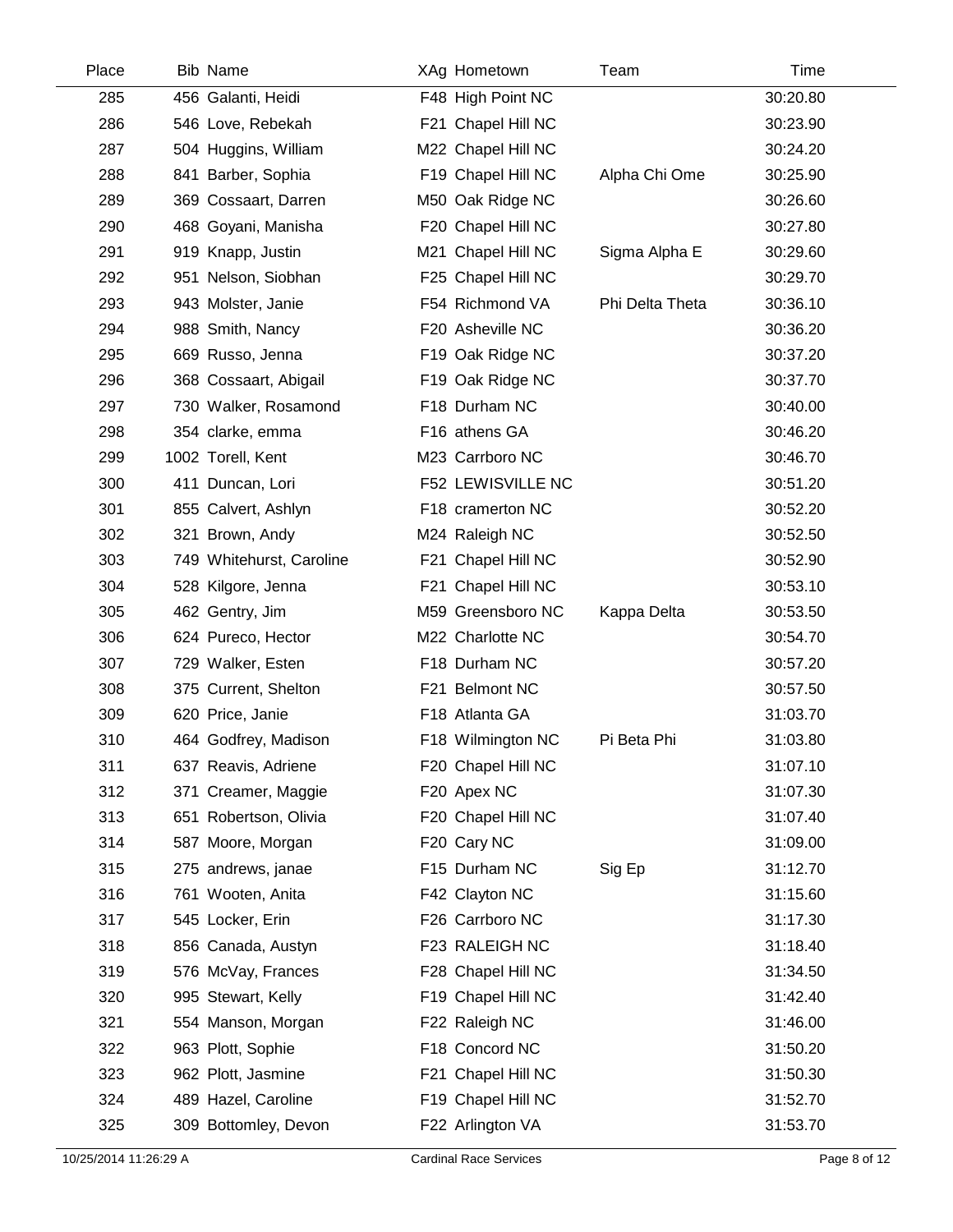| Place | <b>Bib Name</b>         | XAg Hometown         | Team                 | Time     |
|-------|-------------------------|----------------------|----------------------|----------|
| 326   | 563 Mattox, Kathleen    | F18 Chapel Hill NC   |                      | 31:55.20 |
| 327   | 487 Hasbrouck, Patricia | F53 Pittsboro NC     |                      | 31:58.60 |
| 328   | 736 Watkins, Caitlin    | F19 Charlotte NC     |                      | 32:00.50 |
| 329   | 419 Ehlers, Andrew      | M9 ATHENS GA         | Mona Robinson        | 32:01.60 |
| 330   | 699 Stanford, Katie     | F23 Hillsborough NC  |                      | 32:01.70 |
| 331   | 312 BOWMAN, ELIZABETH   | F29 greensboro NC    |                      | 32:03.10 |
| 332   | 793 Faulkner, chuck     | M43                  |                      | 32:06.50 |
| 333   | 838 su, han             | M44                  |                      | 32:12.60 |
| 334   | 422 Ehlers, Sarah       | F44 ATHENS GA        | Mona Robinson        | 32:13.20 |
| 335   | 839 su, kristy          | F37                  |                      | 32:13.30 |
| 336   | 313 Boyd, Jenna         | F21 Apex NC          |                      | 32:17.90 |
| 337   | 619 Preston, Hadriane   | F20 Chapel Hill NC   |                      | 32:18.10 |
| 338   | 644 Reynolds, Erika     | F21 Charlotte NC     |                      | 32:21.20 |
| 339   | 503 Hudson, Tara        | F36 GRAHAM NC        |                      | 32:23.30 |
| 340   | 296 Bell, Madison       | F18 Chapel Hill NC   |                      | 32:24.30 |
| 341   | 467 Goslin, Michelle    | F28 greensboro NC    |                      | 32:25.00 |
| 342   | 900 hayden, james       | M43 Chapel Hill NC   | <b>TFC Navy</b>      | 32:25.70 |
| 343   | 998 Tanner, Brad        | M52 Chapel Hill NC   | <b>TFC Navy</b>      | 32:26.20 |
| 344   | 916 Kennedy, Marsha     | F53 Charlotte NC     |                      | 32:29.10 |
| 345   | 370 Cossaart, Kimberly  | F50 Oak Ridge NC     |                      | 32:29.60 |
| 346   | 1021 Youngblood, Ben    | M20 wilson NC        |                      | 32:30.50 |
| 347   | 443 Fortier, Kevin      | M21 Chapel Hill NC   |                      | 32:30.60 |
| 348   | 723 Uzun, Sibel         | F31 Chapel Hill NC   |                      | 32:34.00 |
| 349   | 441 Forster, Leah       | F22 Raleigh NC       |                      | 32:46.30 |
| 350   | 432 Ficych, Larry       | M64 Raleigh NC       |                      | 32:47.60 |
| 351   | 442 Forster, Sue        | F59 Raleigh NC       |                      | 32:50.00 |
| 352   | 561 Mathias, Merriam    | F21 Chapel Hill NC   | Pi Beta Phi          | 32:55.10 |
| 353   | 596 Neligan, Megan      | F20 Chapel Hill NC   | Delta Delta Delt     | 33:01.80 |
| 354   | 565 McCann, Michael     | M59 Dudley NC        |                      | 33:01.80 |
| 355   | 837 Weeks, Kate         | F <sub>21</sub>      |                      | 33:02.30 |
| 356   | 950 Nelson, Christopher | M53 Chapel Hill NC   |                      | 33:03.10 |
| 357   | 764 Wortham, Marshall   | M40 Fuquay-Varina NC |                      | 33:03.30 |
| 358   | 473 Guess, Connor       | M19 athens GA        | Delta Upsilon        | 33:05.60 |
| 359   | 575 McNeill, Cheyenne   | F18 Chapel Hill NC   |                      | 33:10.70 |
| 360   | 949 Nelson, Atsuko      | F54 Chapel Hill NC   |                      | 33:12.50 |
| 361   | 291 Barnhart, Amber     | F26 Durham NC        |                      | 33:19.10 |
| 362   | 405 downs, bertis       | M58 athens GA        |                      | 33:40.20 |
| 363   | 381 Daniels, Maegan     | F20 Selma NC         | <b>Branch Chapel</b> | 33:42.00 |
| 364   | 773 Karsten, Randy      | M52                  |                      | 33:44.20 |
| 365   | 618 Powers, William     | M80 Chapel Hill NC   |                      | 33:46.00 |
| 366   | 341 Carson, Bob         | M60 athens GA        | Mona Robinson        | 33:48.70 |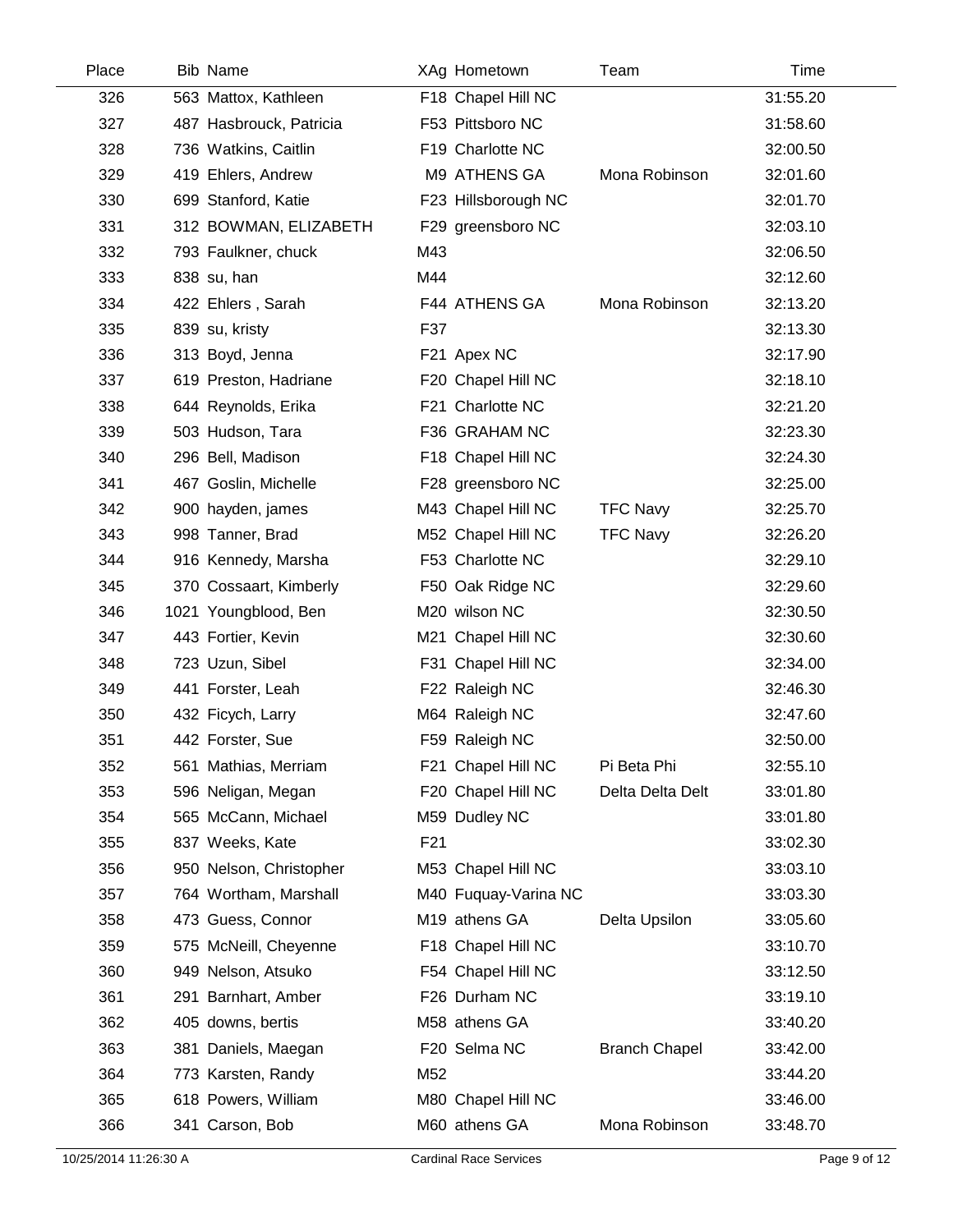| Place | <b>Bib Name</b>         |                 | XAg Hometown         | Team                 | Time     |  |
|-------|-------------------------|-----------------|----------------------|----------------------|----------|--|
| 367   | 379 Daniels, Chris      |                 | M39 Selma NC         | <b>Branch Chapel</b> | 33:49.00 |  |
| 368   | 719 Tobin, Caroline     |                 | F21 Smithfield NC    |                      | 33:57.30 |  |
| 369   | 753 Williams, Elizabeth |                 | F20 Chapel Hill NC   | Pi Beta Phi          | 34:18.50 |  |
| 370   | 392 DeVoe, Julie        |                 | F30 Durham NC        | Morehead-Cain        | 34:22.70 |  |
| 371   | 869 DeVoe, Jason        |                 | M31 Durham NC        | Morehead-Cain        | 34:23.80 |  |
| 372   | 290 Barnes, Glenn       |                 | M37 GRAHAM NC        |                      | 34:24.30 |  |
| 373   | 598 Nguyen, Michelle    |                 | F20 Chapel Hill NC   | Delta Delta Delt     | 34:29.30 |  |
| 374   | 294 Barr, Tim           |                 | M24 Chapel Hill NC   |                      | 34:30.60 |  |
| 375   | 293 Barr, Keri          |                 | F24 Chapel Hill NC   |                      | 34:30.70 |  |
| 376   | 1019 Wolf, Marin        |                 | F15 Chapel Hill NC   | <b>TFC Navy</b>      | 34:40.10 |  |
| 377   | 879 Fritz, Julie        |                 | F55 Chapel Hill NC   | Raymond Jame         | 34:40.90 |  |
| 378   | 878 Fritz, Diesel       |                 | M13 Chapel Hill NC   | Raymond Jame         | 34:48.10 |  |
| 379   | 993 Stanford, Bobbie    |                 | F58 Chapel Hill NC   |                      | 34:51.10 |  |
| 380   | 700 Stanford, Lyda      |                 | F56 Hillsborough NC  |                      | 34:51.20 |  |
| 381   | 526 Kavjian, Mary Anne  |                 | F21 Chapel Hill NC   | Pi Beta Phi          | 34:51.50 |  |
| 382   | 850 Bocko, Annie        |                 | F16 Chapel Hill NC   | <b>TFC Navy</b>      | 34:53.00 |  |
| 383   | 647 Reynolds, Katrina   |                 | F24 Charlotte NC     |                      | 34:53.10 |  |
| 384   | 204 Anderson, Jennifer  |                 | F47 High Point NC    |                      | 35:01.40 |  |
| 385   | 640 Renn, Cathy         |                 | F48 Henderson NC     |                      | 35:07.60 |  |
| 386   | 304 Bethke, Bernard     |                 | M60 Silver Spring MD | Mona Robinson        | 35:17.70 |  |
| 387   | 848 Beroth, Toni        |                 | M33 Thomasville NC   |                      | 35:30.60 |  |
| 388   | 867 Demeter, Jennifer   |                 | F37 Raleigh NC       |                      | 35:32.20 |  |
| 389   | 827 Garg, Isha          | F <sub>19</sub> |                      |                      | 35:35.40 |  |
| 390   | 433 Fiest, Hannah       |                 | F19 Chapel Hill NC   |                      | 35:37.70 |  |
| 391   | 615 Plumblee, Paige     |                 | F20 Chapel Hill NC   | Kappa Delta          | 35:38.30 |  |
| 392   | 479 Hanson, Margaret    |                 | F41 Carrboro NC      |                      | 35:44.30 |  |
| 393   | 656 Roggenbuck, Sharon  |                 | F76 Hillsborough NC  |                      | 36:01.20 |  |
| 394   | 826 Raynor, James       | M18             |                      |                      | 36:28.90 |  |
| 395   | 817 RAYNOR, GRACE       | F <sub>21</sub> |                      |                      | 36:29.10 |  |
| 396   | 645 Reynolds, Ingrid    |                 | F50 Charlotte NC     |                      | 36:30.00 |  |
| 397   | 498 Hill, Charlotte     |                 | F21 Chapel Hill FL   |                      | 36:33.70 |  |
| 398   | 553 Manring, Kayla      |                 | F20 Raleigh NC       | Kappa Delta          | 37:09.20 |  |
| 399   | 930 Macdonald, Riley    |                 | F20 Naples FL        |                      | 37:09.90 |  |
| 400   | 927 Long, Ashley        |                 | F20 CARY NC          |                      | 37:10.50 |  |
| 401   | 608 Parlier, Abigail    |                 | F19 Chapel Hill NC   |                      | 37:15.60 |  |
| 402   | 980 Rogers, Ping        |                 | F47 Cary NC          |                      | 38:06.40 |  |
| 403   | 978 Rogers, Allen       |                 | M47 Cary NC          |                      | 38:06.90 |  |
| 404   | 849 Bishop, Jacqueline  |                 | F31 Durham NC        |                      | 38:27.30 |  |
| 405   | 1016 Wiest, Sarah       |                 | F27 Chapel Hill NC   | Sarah Sheffield      | 38:27.40 |  |
| 406   | 708 storrow, lee        |                 | m25 Chapel Hill NC   |                      | 38:31.10 |  |
| 407   | 500 Holmes, Carolyn     |                 | F50 athens GA        |                      | 38:44.30 |  |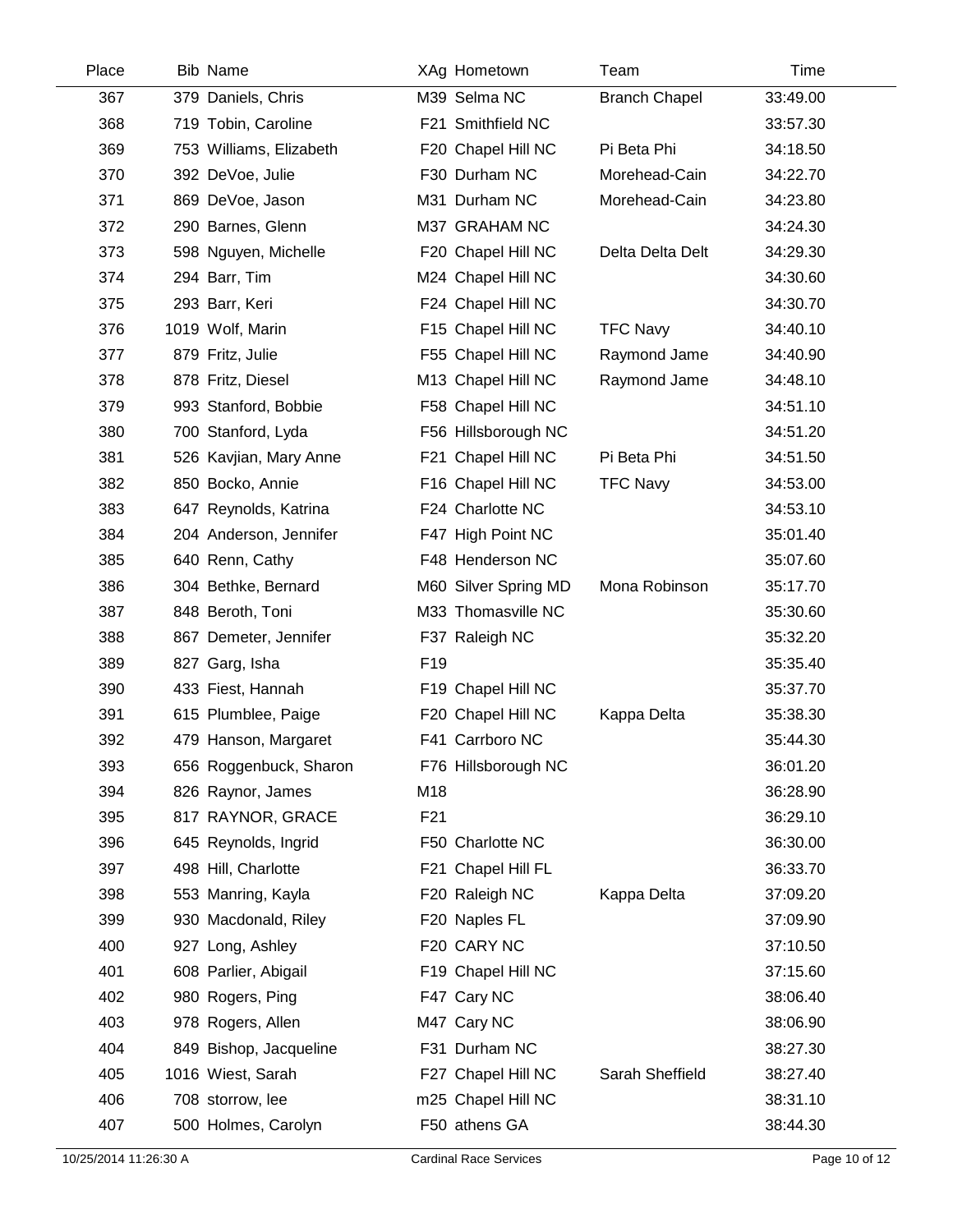| Place | <b>Bib Name</b>            |     | XAg Hometown        | Team                  | Time     |  |
|-------|----------------------------|-----|---------------------|-----------------------|----------|--|
| 408   | 713 Thatch, Justin         |     | M23 Charlotte NC    |                       | 38:46.10 |  |
| 409   | 871 Edell, Benjamin        |     | M34 Chapel Hill NC  | Eller Residentia      | 39:05.20 |  |
| 410   | 527 Kent, Karman           |     | F29 Durham NC       | Morehead-Cain         | 39:10.30 |  |
| 411   | 601 Oliver, Lindsay        |     | F26 Chapel Hill NC  | Morehead-Cain         | 39:10.50 |  |
| 412   | 145 Ainolhayat, Andres     |     | M20 Chapel Hill NC  | Pi Kappa Phi          | 39:12.30 |  |
| 413   | 928 Lopez, Diana           |     | F19 Chapel Hill NC  | Phi Mu                | 39:20.80 |  |
| 414   | 1018 Wolf, Brian           |     | M43 Chapel Hill NC  | <b>TFC Navy</b>       | 40:15.70 |  |
| 415   | 938 Mendel, Jennifer       |     | F27 Chapel Hill NC  |                       | 40:16.10 |  |
| 416   | 816 MOORE, FAITH           | F49 |                     |                       | 40:18.10 |  |
| 417   | 738 Webb, Kristi           |     | F58 Chapel Hill NC  |                       | 41:14.00 |  |
| 418   | 765 Wright, Buddy          |     | M45 Hillsborough NC |                       | 41:19.20 |  |
| 419   | 532 Kolodgie, Cheyenne     |     | F16 Hillsborough NC |                       | 41:19.60 |  |
| 420   | 716 Thompson, Joshua       |     | M29 Henderson NC    |                       | 41:20.90 |  |
| 421   | 715 Thompson, Anne         |     | F52 Henderson NC    |                       | 41:26.70 |  |
| 422   | 328 Buffett, Katelyn       |     | F18 Rockwell NC     |                       | 41:28.90 |  |
| 423   | 307 Blazquez, Gabriella    |     | F18 Weston FL       |                       | 41:31.40 |  |
| 424   | 901 Herrell, Julia         |     | F29 athens GA       |                       | 42:38.60 |  |
| 425   | 690 smith, robert          |     | m28 Raleigh NC      |                       | 43:24.20 |  |
| 426   | 672 Saavedra, Claudia      |     | F26 Raleigh NC      |                       | 43:24.90 |  |
| 427   | 574 McLeod, Julie          |     | F59 athens GA       |                       | 43:57.90 |  |
| 428   | 910 Jerkins, Jabari        |     | M32 Durham NC       |                       | 44:04.20 |  |
| 429   | 909 Jerkins, Akehia        |     | F31 Durham NC       |                       | 44:19.60 |  |
| 430   | 435 Fleischer, Richard     |     | M51 Charlotte NC    |                       | 44:58.40 |  |
| 431   | 1014 Whitener, Rick        |     | M51 asheboro NC     |                       | 45:52.60 |  |
| 432   | 1013 Whitener, Elisabeth   |     | F21 asheboro NC     | Delta Delta Delt      | 45:52.90 |  |
| 433   | 573 McLeod, John           |     | M60 athens GA       |                       | 47:22.30 |  |
| 434   | 579 Merkel, Jim            |     | M59 Milton GA       |                       | 48:12.30 |  |
| 435   | 300 bennett, jeanne        |     | F57 Raleigh NC      |                       | 48:37.10 |  |
| 436   | 301 bennett, john          |     | M59 Raleigh NC      |                       | 48:38.70 |  |
| 437   | 380 Daniels, Kristie       |     | F42 Selma NC        | <b>Branch Chapel</b>  | 49:37.30 |  |
| 438   | 440 Ford, Zandra           |     | F43 Creedmoor NC    |                       | 49:40.20 |  |
| 439   | 520 Jimenez, Leo           |     | F40 Durham NC       |                       | 49:41.30 |  |
| 440   | 416 Echols, Roger          |     | M41 Durham NC       |                       | 49:53.30 |  |
| 441   | 406 downs, eliza           |     | F11 athens GA       |                       | 50:56.20 |  |
| 442   | 407 downs, katherine       |     | F54 athens GA       |                       | 50:56.90 |  |
| 443   | 389 Dear, Steve            |     | M50 Chapel Hill NC  |                       | 51:08.30 |  |
| 444   | 551 MacMillan, Dory        |     | F20 Chapel Hill NC  | <b>Athens Friends</b> | 52:46.00 |  |
| 445   | 426 English, Gemma         |     | F17 athens GA       | Mona Robinson         | 52:46.90 |  |
| 446   | 461 Gellins, Amy           |     | F54 athens GA       | <b>Athens Friends</b> | 52:49.00 |  |
| 447   | 552 MacMillan, Tad         |     | M55 athens GA       | <b>Athens Friends</b> | 52:50.90 |  |
| 448   | 363 Conine-Nakano, Susanna |     | F17 Athens GA       |                       | 52:58.90 |  |